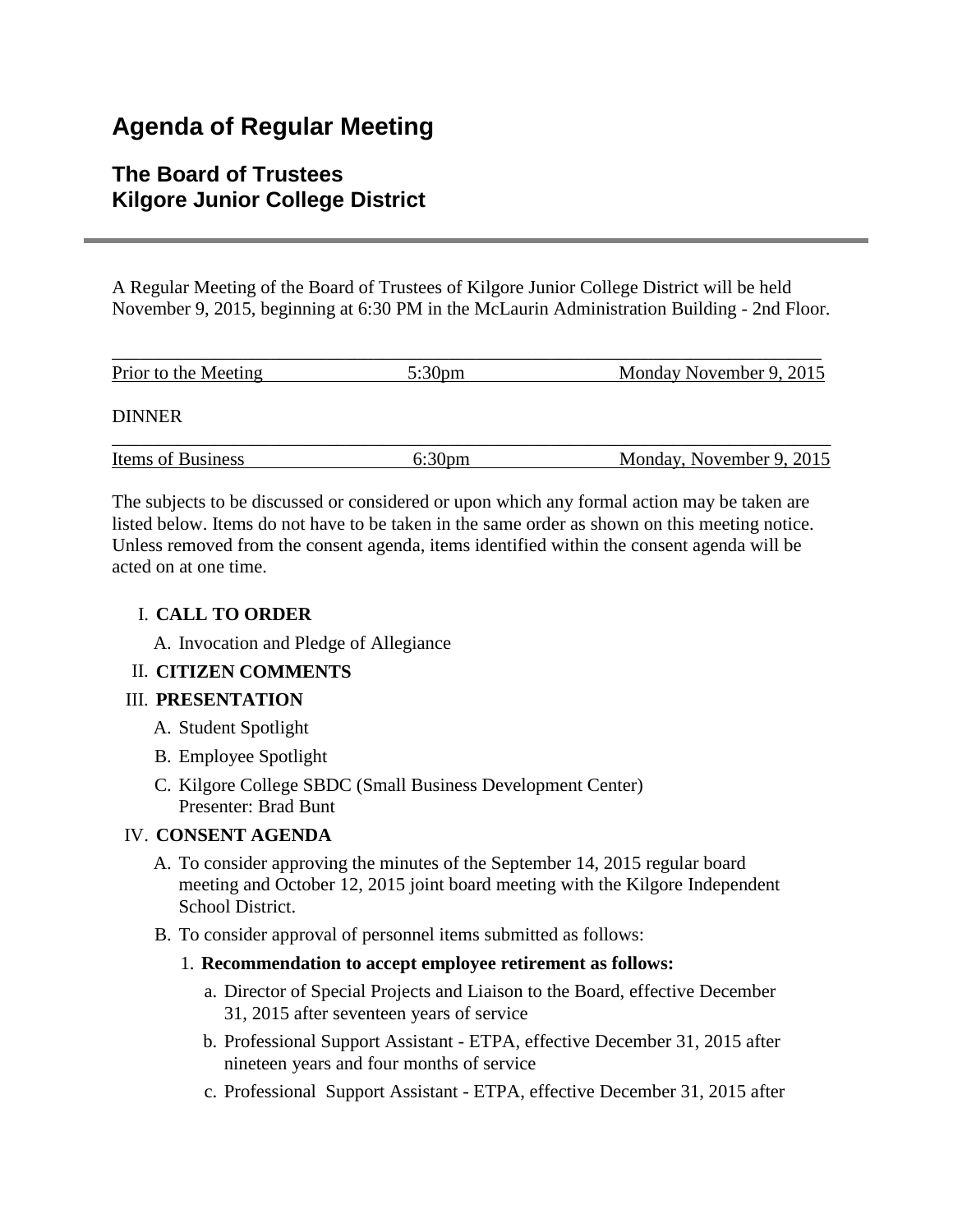forty-two years and nine months of service

- d. Professional Support Assistant Liberal & Fine Arts, effective December 31, 2015 after twenty-nine years and three months of service
- 2. **Recommendation to accept employee resignation as follows:**
	- a. Police Officer, effective October 20, 2015 after a month and a half of service
- 3. **Recommendation for employment as follows:**
	- a. Assistant Director, Student Life, Student Development, effective September 16, 2015
- 4. **Recommendation to change employment as follows:**
	- a. Support Specialist to Professional Support Assistant, Dean of Liberal & Fine Arts effective January 1, 2016
	- b. VP of Finance & Chief Financial Officer to VP of Finance, Administrative Support & Chief Financial Officer effective January 1, 2016
- 5. **Recommendation to approve changes to the Personnel Polices as follows:**
	- a. Policy 1.7 express Breast Milk for Nursing Mothers

Kilgore College Policy Manual

1.7 Express Breast Milk for Nursing Mothers

Kilgore College supports the practice of, and will make reasonable accommodation to employees who are nursing mothers needing to express breast milk. A reasonable amount of break time will be provided each time the employee has need to express breast milk. The employee will be provided a place, other than a multiple user bathroom, that is shielded from view and free from intrusion from other employees and the public. Kilgore College may not suspend, or terminate the employment of or otherwise discriminate against an employee because the employee has asserted her rights under this policy.

C. To consider payment of legal fees for services rendered.

#### V. **EXECUTIVE SESSION**

 Adjournment to executive session pursuant to Texas Government Code Sections 551.071 - 551.084, the Open Meetings Act, for the following purposes:

 "The Board has adjourned to executive session at \_\_\_\_\_\_\_\_\_\_p.m. on **November 9, 2015."**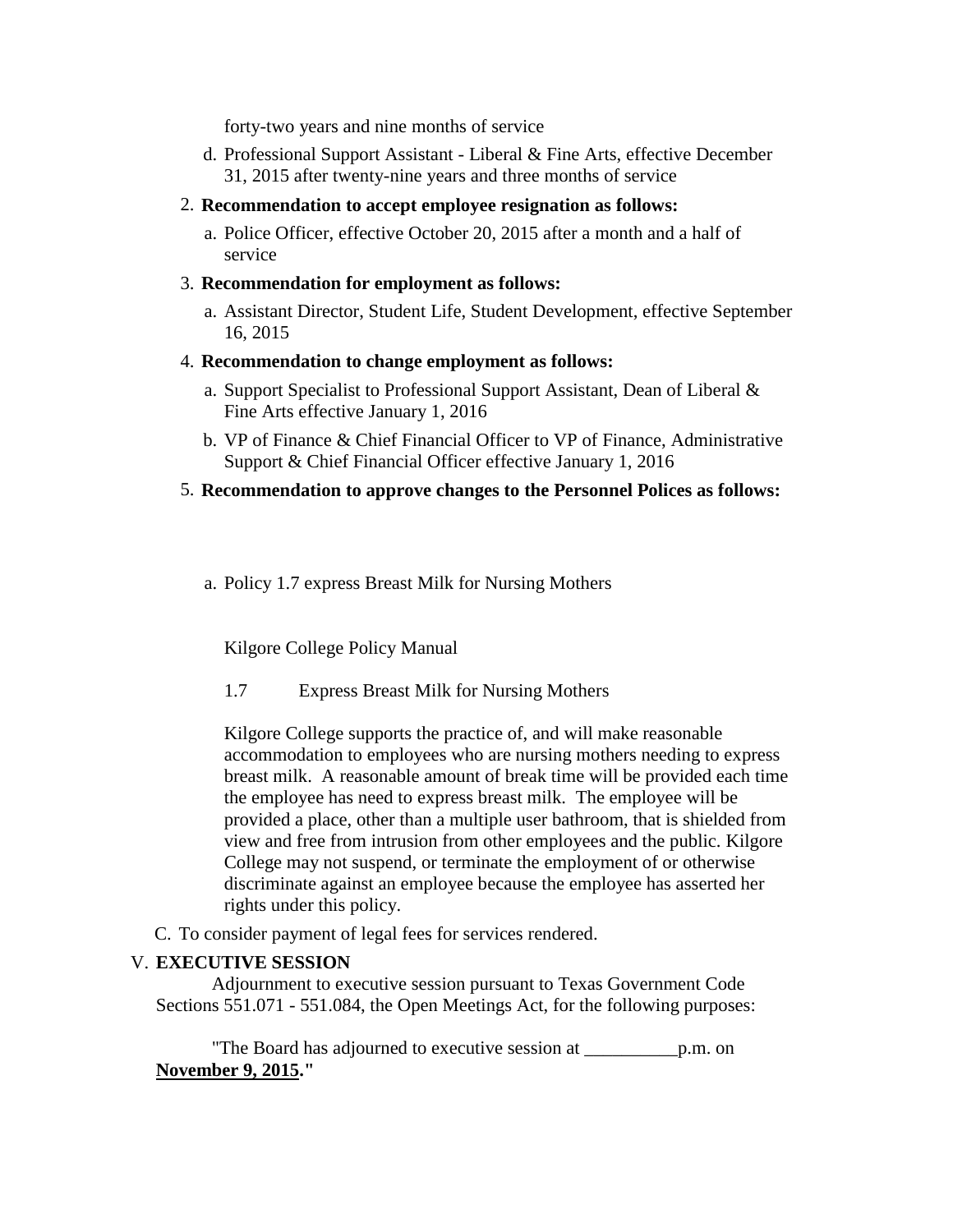PERSONNEL: (Government Code 551.074)

LEGAL: (Government Code 551.071)

REAL ESTATE: (Government Code 551.072)

RECONVENING IN OPEN MEETING

"**The Board has reconvened in open session at \_\_\_\_\_\_\_\_\_p.m. on November 9, 2015."**

IF, DURING THE COURSE OF THE MEETING COVERED BY THIS NOTICE, THE BOARD SHOULD DETERMINE THAT A CLOSED OR EXECUTIVE MEETING OR SESSION OF THE BOARD SHOULD BE HELD OR IS REQUIRED IN RELATION TO ANY ITEM INCLUDED IN THIS NOTICE, THEN SUCH CLOSED OR EXECUTIVE MEETING OR SESSION AS AUTHORIZED BY SECTION 551.001 ET SEQ. OF THE TEXAS GOVERNMENT CODE (THE OPEN MEETINGS ACT) WILL BE HELD BY THE BOARD AT THAT DATE, HOUR AND PLACE GIVEN IN THIS NOTICE OR AS SOON AFTER THE COMMENCEMENT OF THE MEETING COVERED BY THIS NOTICE AS THE BOARD MAY CONVENIENTLY MEET IN SUCH CLOSED OR EXECUTIVE MEETING OR SESSION CONCERNING ANY AND ALL SUBJECTS AND FOR ANY AND ALL PURPOSES PERMITTED BY SECTIONS 551.071-551.084, INCLUSIVE, OF THE OPEN MEETINGS ACT.

Should any final action, final decision, or final vote be required in the opinion of the Board with regard to any matter considered in such closed or executive meeting or session, then such final action, final decision, or final vote shall be at either:

 a. the open meeting covered by this notice upon the reconvening of this public meeting, or

 b. at a subsequent public meeting of the Board upon notice thereof, as the Board shall determine.

# VI. **ACTION ITEMS**

- A. To consider authorizing Administration to approve a contract with Quad Learning, Inc. (American Honors) - *Exhibit #1* Presenter: Dr. Mike Turpin
- B. To consider a resolution of the East Texas Police Academy and the Texas Commission on Law Enforcement (TCOLE) - *Exhibit #2* Presenter: Dr. Mike Turpin
- C. To consider approval of enhancements to the library and mall project by increasing the contingency line in the Transet construction contract by \$250,000 Presenter: Dr. Mike Turpin, Dan Beach & Duane McNaney
- D. To consider approval of the 2015 Asbestos Management Plan prepared by ERI Consulting, Inc. - *Exhibit #3* Presenter: Dr. Bill Holda